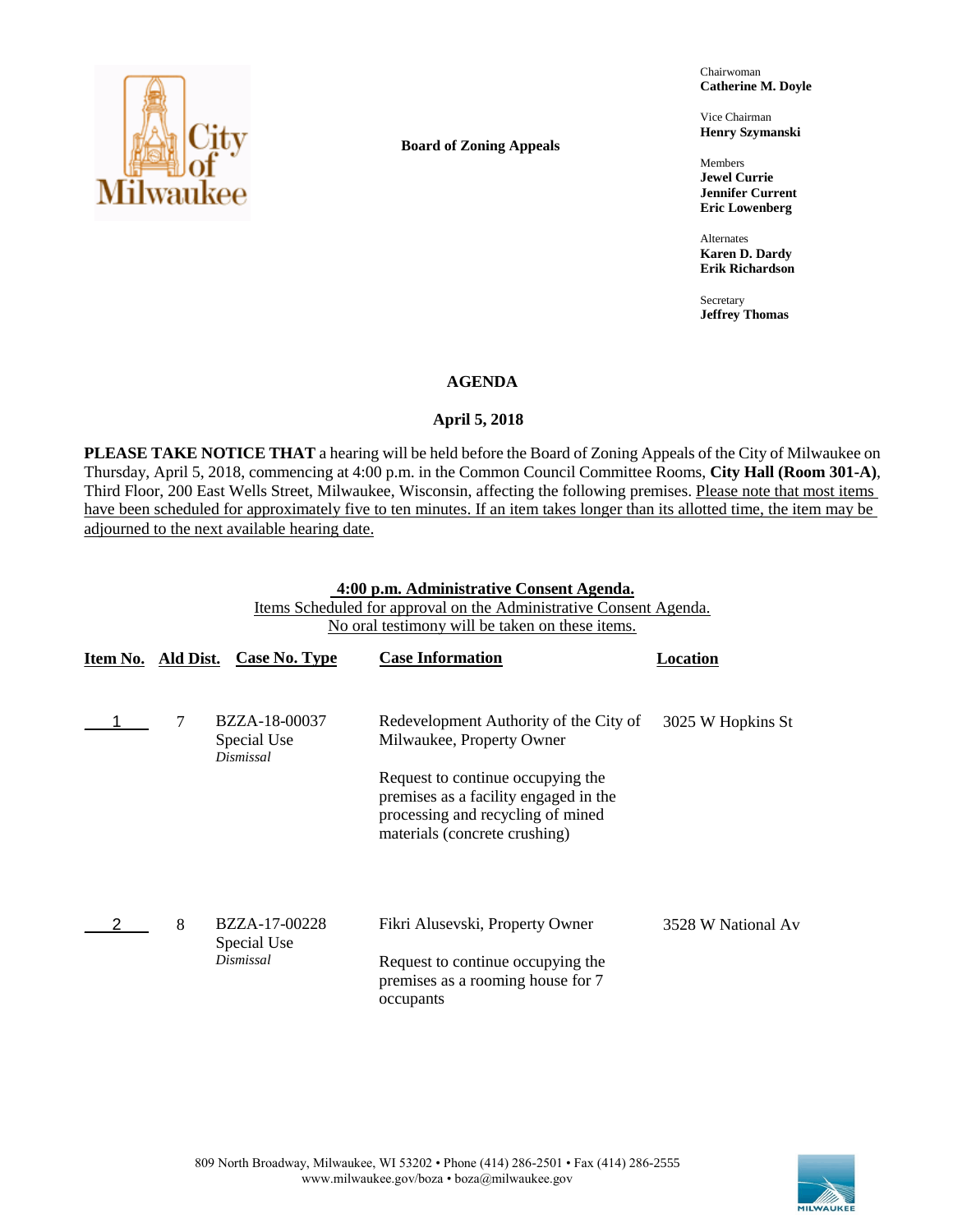|   |    | Item No. Ald Dist. Case No. Type                     | <b>Case Information</b>                                                                                                                                                                                                                                                                                                                                                                                                                                       | <b>Location</b>    |
|---|----|------------------------------------------------------|---------------------------------------------------------------------------------------------------------------------------------------------------------------------------------------------------------------------------------------------------------------------------------------------------------------------------------------------------------------------------------------------------------------------------------------------------------------|--------------------|
|   |    |                                                      | 4:00 p.m. Administrative Consent Agenda (continued)<br>Items Scheduled for approval on the Administrative Consent Agenda.<br>No oral testimony will be taken on these items.                                                                                                                                                                                                                                                                                  |                    |
| 3 | 11 | BZZA-18-00004<br>Use Variance<br>Dismissal           | Anchor Real Estate Services LLC,<br>Prospective Buyer<br>Request to occupy the premises as a<br>medical service facility                                                                                                                                                                                                                                                                                                                                      | 7507 W Oklahoma Av |
|   |    |                                                      | 4:00 p.m. Consent Agenda.<br>Items Scheduled for approval on the Consent Agenda.<br>No oral testimony will be taken on these items.<br>If there are any objections to these approvals, please make them known to the Board office in writing at least 24 hours prior to the time of the hearing.<br>If written objections to these approvals are received, the item will not be approved and will be held for a public hearing to allow additional testimony. |                    |
| 4 | 2  | BZZA-18-00061<br>Special Use                         | House of Love Youth Homes, Inc.,<br><b>Property Owner</b><br>Request to continue occupying the<br>premises as a community living<br>arrangement for 8 occupants                                                                                                                                                                                                                                                                                               | 5651 N 96Th St     |
| 5 | 3  | BZZA-18-00012<br>Special Use                         | Little Leaders Learning Academy, LLC,<br>Lessee<br>Request to continue occupying the<br>premises as a day care center for 39<br>children per shift infant to 12 years of<br>age, operating Monday - Sunday 5:00<br>a.m. - midnight                                                                                                                                                                                                                            | 832 E Meinecke Av  |
| 6 | 4  | BZZA-18-00051<br>Special Use,<br><b>Use Variance</b> | Vet Cor of Milwaukee, LLC dba The Cat 236 N Water St 1<br>Doctor, Lessee<br>Request to continue occupying a portion<br>of the premises as an animal<br>hospital/clinic for cats (with limited<br>boarding and grooming)                                                                                                                                                                                                                                       |                    |

**Board of Zoning Appeals, Hearing on Thursday, April 5, 2018**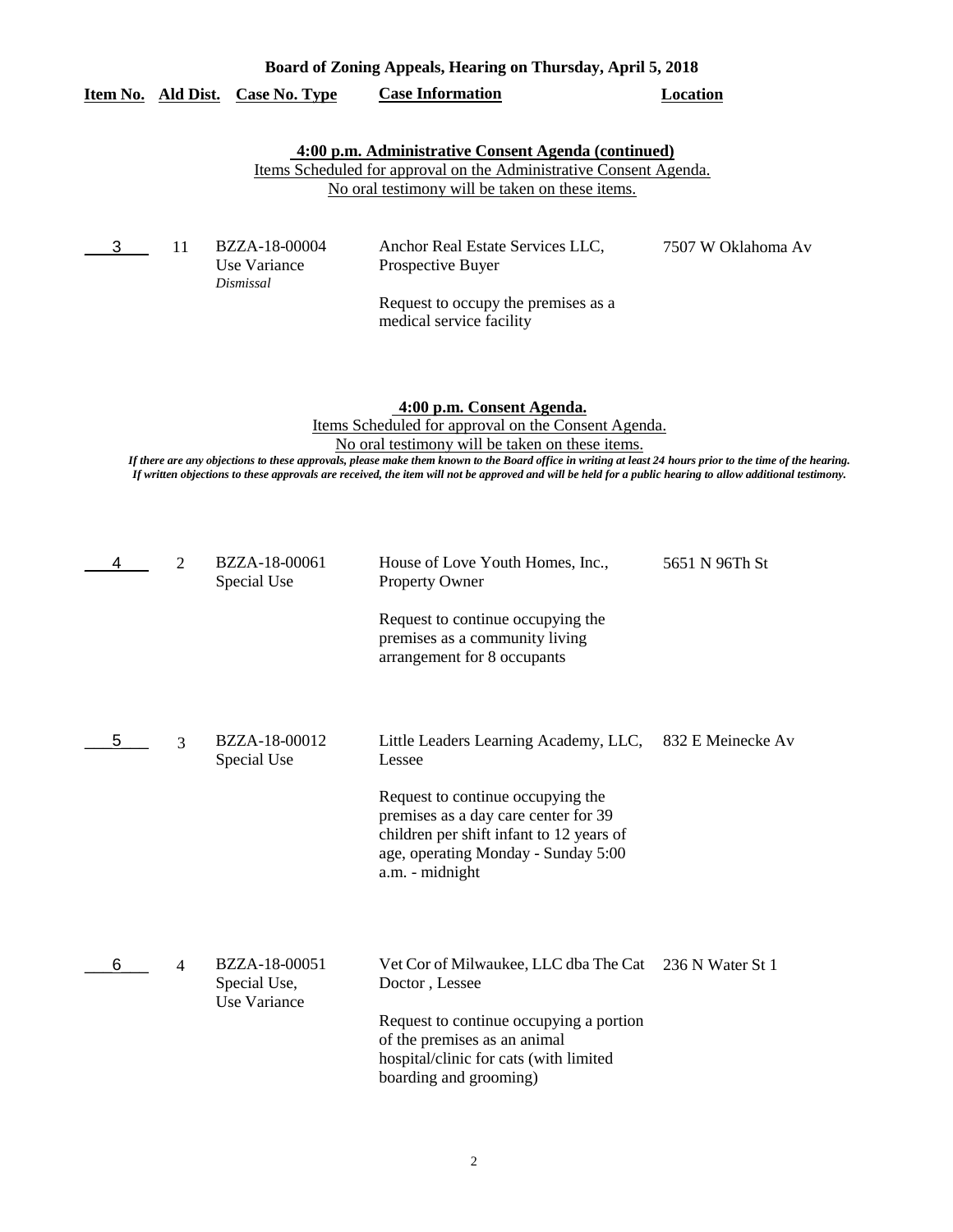| Board of Zoning Appeals, Hearing on Thursday, April 5, 2018 |
|-------------------------------------------------------------|
|-------------------------------------------------------------|

|    |   | <u>Item No. Ald Dist. Case No. Type</u>                      | <b>Case Information</b>                                                                                                                                                                                                                                                                                                                                                                                                                                                  | Location                 |
|----|---|--------------------------------------------------------------|--------------------------------------------------------------------------------------------------------------------------------------------------------------------------------------------------------------------------------------------------------------------------------------------------------------------------------------------------------------------------------------------------------------------------------------------------------------------------|--------------------------|
|    |   |                                                              | 4:00 p.m. Consent Agenda (continued)<br>Items Scheduled for approval on the Consent Agenda.<br>No oral testimony will be taken on these items.<br>If there are any objections to these approvals, please make them known to the Board office in writing at least 24 hours prior to the time of the hearing.<br>If written objections to these approvals are received, the item will not be approved and will be held for a public hearing to allow additional testimony. |                          |
| 7  | 4 | BZZA-18-00042<br>Special Use                                 | IMP Real Estate Services, LLC,<br><b>Property Owner</b>                                                                                                                                                                                                                                                                                                                                                                                                                  | 105 N Water St           |
|    |   |                                                              | Request to occupy the premises as a<br>Two-Family dwelling with one dwelling<br>located in the street level area                                                                                                                                                                                                                                                                                                                                                         |                          |
| 8  | 4 | BZZA-18-00052<br><b>Dimensional Variance</b>                 | Town Bank, Lessee<br>Request to erect two wall signs that<br>exceed the maximum allowed display<br>area (Allowed: 50 sq.ft./ Proposed: 132<br>sq.ft./ Excess: 82 sq.ft.) and that are each<br>located within a 25 linear feet façade<br>segment containing another<br>Board-approved wall sign                                                                                                                                                                           | 1100 W Wells St 1        |
| 9  | 4 | BZZA-18-00017<br>Special Use,<br><b>Dimensional Variance</b> | Housing Authority of the City of<br>Milwaukee, Property Owner<br>Request to add an additional 25 parking<br>spots to an existing accessory use<br>parking lot that does not meet the<br>minimum required landscaping                                                                                                                                                                                                                                                     | 455 E Ogden Av           |
| 10 | 5 | BZZA-18-00059<br>Special Use                                 | Speedway LLC, Property Owner<br>Request to continue occupying the<br>premises as a motor vehicle filling<br>station                                                                                                                                                                                                                                                                                                                                                      | 9200 W Burleigh St       |
| 11 | 5 | BZZA-18-00080<br>Special Use                                 | Lone Star- Cardinal Motorcycle<br>Ventures XVIII, LLC, Lessee<br>Request to occupy the premises as a light<br>motor vehicle sales and repair facility<br>(sales and repair of motorcycles)                                                                                                                                                                                                                                                                               | 12011 W Silver Spring Dr |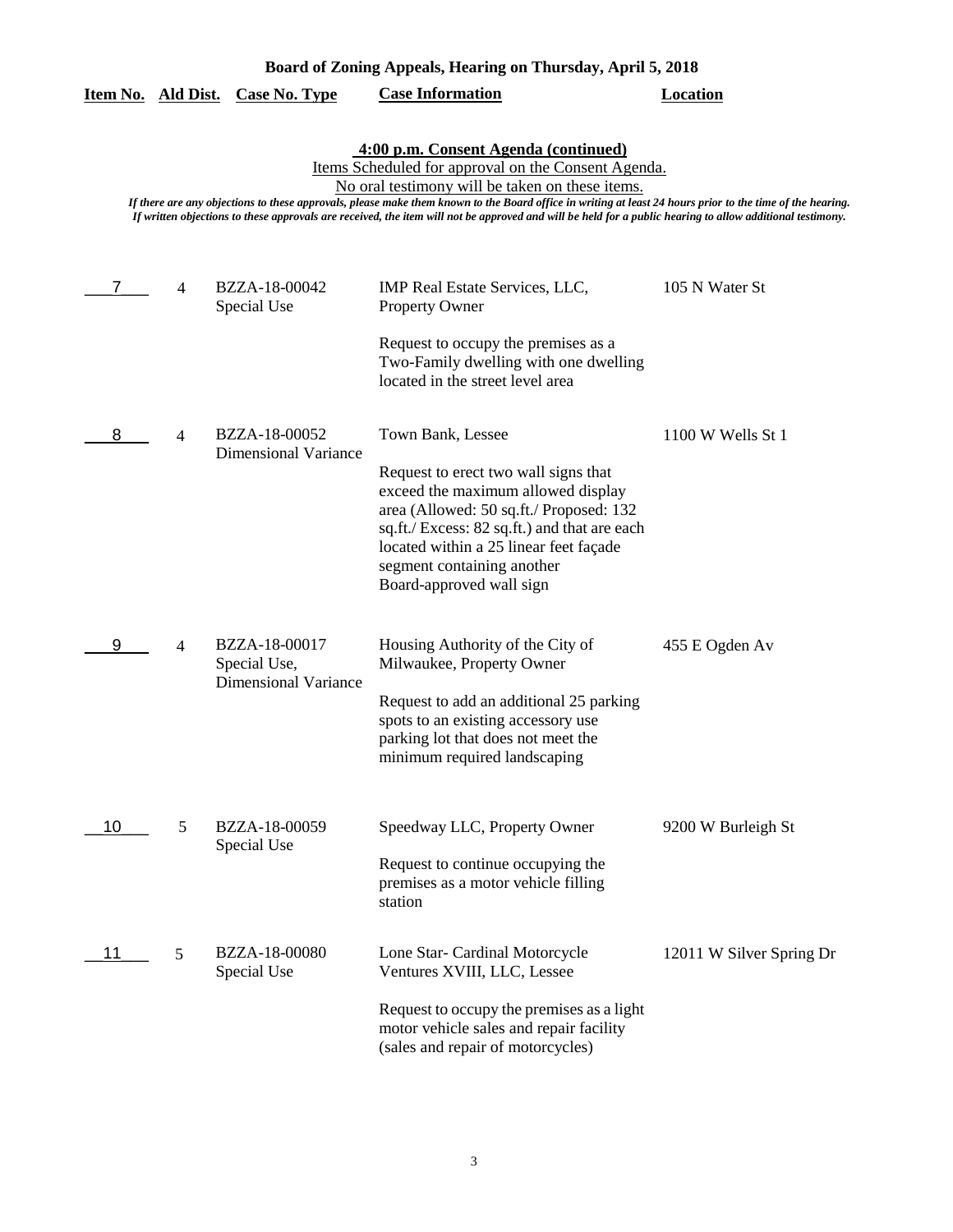| Board of Zoning Appeals, Hearing on Thursday, April 5, 2018 |  |  |
|-------------------------------------------------------------|--|--|
|                                                             |  |  |

|  | Item No. Ald Dist. Case No. Type | <b>Case Information</b> | <b>Location</b> |
|--|----------------------------------|-------------------------|-----------------|
|  |                                  |                         |                 |

**4:00 p.m. Consent Agenda (continued)**

Items Scheduled for approval on the Consent Agenda.

No oral testimony will be taken on these items.

*If there are any objections to these approvals, please make them known to the Board office in writing at least 24 hours prior to the time of the hearing. If written objections to these approvals are received, the item will not be approved and will be held for a public hearing to allow additional testimony.*

| 12 | 6      | BZZA-18-00053<br><b>Dimensional Variance</b> | Stockhouse LLC, Property Owner<br>Request to construct a projecting sign<br>within the same segment as an existing<br>wall sign and exceeds the maximum<br>allowed area (Allowed 25 sq.ft. /<br>Proposed 36 sq.ft. / Exceeds 11 sq.ft.)                                                                                                      | 235 W Galena St   |
|----|--------|----------------------------------------------|----------------------------------------------------------------------------------------------------------------------------------------------------------------------------------------------------------------------------------------------------------------------------------------------------------------------------------------------|-------------------|
| 13 | 6      | BZZA-18-00033<br>Special Use                 | Woodstock Realty, LLC, Property<br>Owner<br>Request to continue occupying the<br>premises as a personal service facility                                                                                                                                                                                                                     | 139 E Burleigh St |
| 14 | $\tau$ | BZZA-18-00014<br>Special Use                 | Tippi Toes Childcare Center, Property<br>Owner<br>Request to continue occupying the<br>premises as a day care center for 20<br>children per shift infant - 12 years of age,<br>operating Monday - Friday 6:00<br>a.m. - 10:00 p.m.                                                                                                           | 4127 W Nash St    |
| 15 | 8      | BZZA-18-00055<br>Special Use                 | United Community Center, Property<br>Owner<br>Request to increase the number of<br>children from 72 to 113 and increase the<br>hours of operation from 6:30 a.m - 5:30<br>p.m. to 6:00 a.m. - 6:00 p.m., and<br>continue occupying the premises as a<br>day care center for children infant to 12<br>years of age, operating Monday - Friday | 2210 W Becher St  |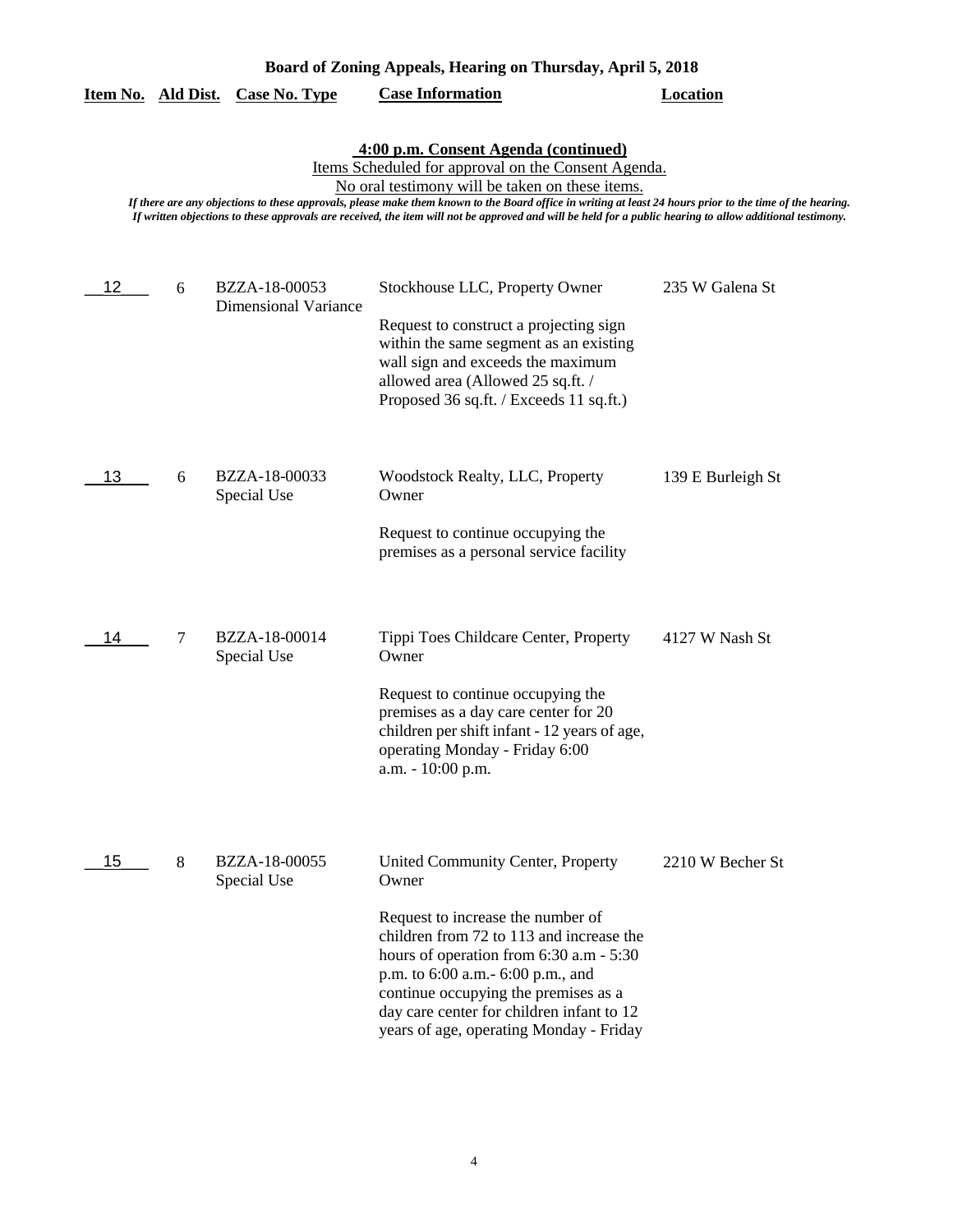|    |   | <u>Item No. Ald Dist. Case No. Type</u> | <b>Case Information</b>                                                                                                                                                                                                                                                                                                                                                                                                                                                  | <b>Location</b>      |
|----|---|-----------------------------------------|--------------------------------------------------------------------------------------------------------------------------------------------------------------------------------------------------------------------------------------------------------------------------------------------------------------------------------------------------------------------------------------------------------------------------------------------------------------------------|----------------------|
|    |   |                                         | 4:00 p.m. Consent Agenda (continued)<br>Items Scheduled for approval on the Consent Agenda.<br>No oral testimony will be taken on these items.<br>If there are any objections to these approvals, please make them known to the Board office in writing at least 24 hours prior to the time of the hearing.<br>If written objections to these approvals are received, the item will not be approved and will be held for a public hearing to allow additional testimony. |                      |
| 16 | 8 | BZZA-18-00049<br>Special Use            | Jo's Learning Academy, Property<br>Owner                                                                                                                                                                                                                                                                                                                                                                                                                                 | 3027 W Greenfield Av |
|    |   |                                         | Request to continue occupying the<br>premises as a day care center for 113<br>children infant to 12 years of age<br>operating Monday - Friday 6:00<br>a.m. $-6:00$ p.m., and as a K4 school for<br>32 students operating Monday - Friday<br>9:00 a.m. to 3:30 p.m.                                                                                                                                                                                                       |                      |
| 17 | 8 | BZZA-18-00079<br>Use Variance           | Happy Trails Child Care Center, LLC,<br>Lessee                                                                                                                                                                                                                                                                                                                                                                                                                           | 3109 W National Av   |
|    |   |                                         | Request to occupy the premises as a day<br>care center for 20 children per shift<br>infant to 12 years of age, operating<br>Monday - Friday 5:30 a.m. to 9:00 p.m.                                                                                                                                                                                                                                                                                                       |                      |
| 18 | 9 | BZZA-18-00050<br>Special Use            | J. Horton Foods, LLC, Property Owner                                                                                                                                                                                                                                                                                                                                                                                                                                     | 7515 W Good Hope Rd  |
|    |   |                                         | Request to continue occupying the<br>premises as fast-food/carry-out<br>restaurant with operating hours for the<br>drive-through facility that exceed 10:00<br>p.m. $(11:00 \text{ p.m.})$                                                                                                                                                                                                                                                                               |                      |
| 19 | 9 | BZZA-18-00041<br>Special Use            | River Tower Associates LLC, Property<br>Owner                                                                                                                                                                                                                                                                                                                                                                                                                            | 6442 N 76Th St       |
|    |   |                                         | Request to continue occupying the<br>premises as a general retail<br>establishment with a 24 hour drive<br>through facility, with a queue lane of less<br>than 200 ft.                                                                                                                                                                                                                                                                                                   |                      |

# **Board of Zoning Appeals, Hearing on Thursday, April 5, 2018**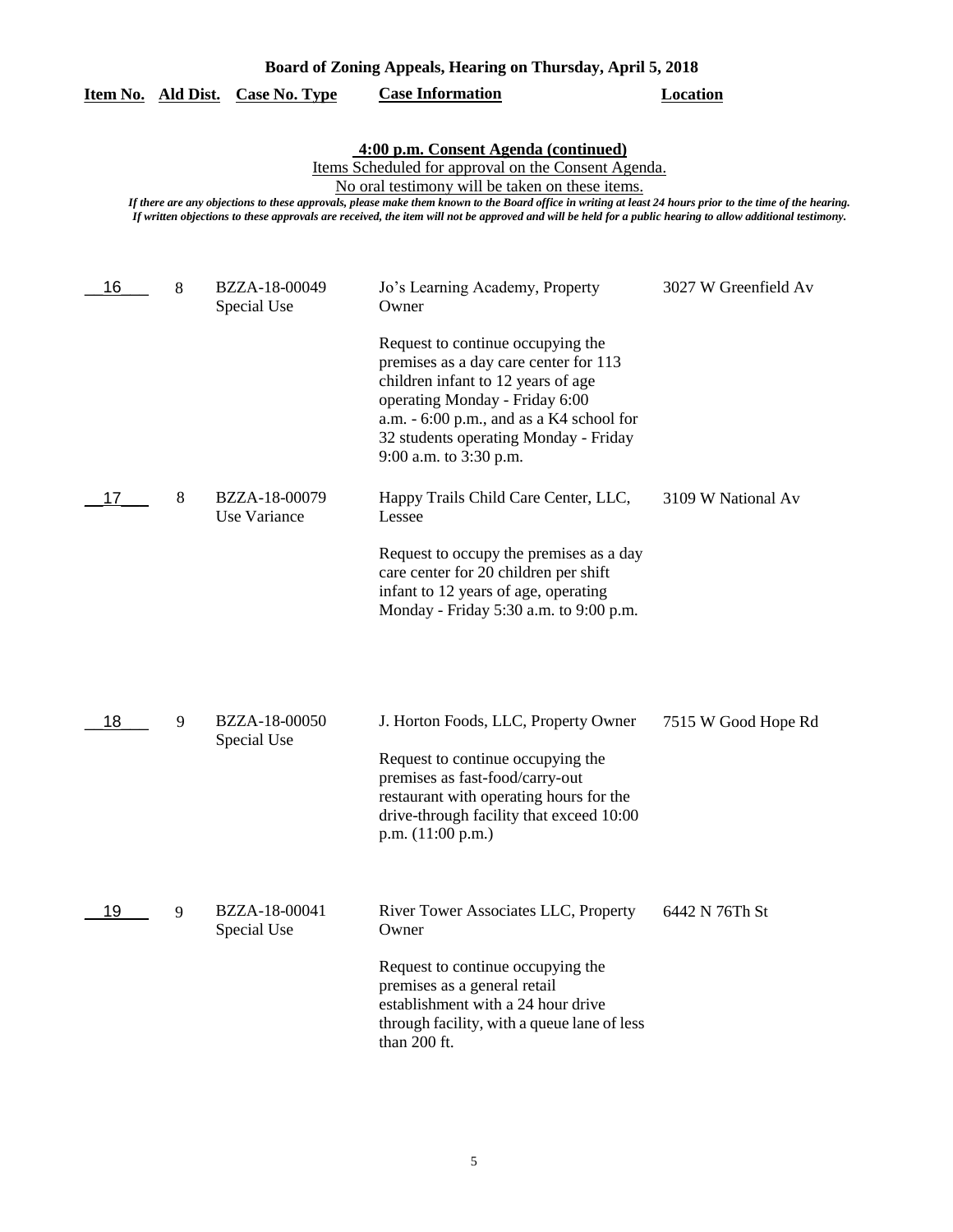|    | 4:00 p.m. Consent Agenda (continued)<br>Items Scheduled for approval on the Consent Agenda.<br>No oral testimony will be taken on these items.<br>If there are any objections to these approvals, please make them known to the Board office in writing at least 24 hours prior to the time of the hearing.<br>If written objections to these approvals are received, the item will not be approved and will be held for a public hearing to allow additional testimony. |                                              |                                                                                                                                                                                                                                        |                     |  |
|----|--------------------------------------------------------------------------------------------------------------------------------------------------------------------------------------------------------------------------------------------------------------------------------------------------------------------------------------------------------------------------------------------------------------------------------------------------------------------------|----------------------------------------------|----------------------------------------------------------------------------------------------------------------------------------------------------------------------------------------------------------------------------------------|---------------------|--|
| 20 | 12                                                                                                                                                                                                                                                                                                                                                                                                                                                                       | BZZA-18-00057<br>Special Use                 | Speedway, LLC, Property Owner<br>Request to continue occupying the<br>premises as a filling station                                                                                                                                    | 907 W Greenfield Av |  |
| 21 | 13                                                                                                                                                                                                                                                                                                                                                                                                                                                                       | BZZA-18-00075<br>Dimensional Variance        | Adnan Nazir, Property Owner<br>Request to construct a general retail<br>establishment (permitted) that exceeds<br>the maximum allowed front setback<br>(Allowed 70 ft./Proposed: 78 ft./ Excess:<br>8 ft.)                             | 800 W Layton Av     |  |
| 22 | 13                                                                                                                                                                                                                                                                                                                                                                                                                                                                       | BZZA-18-00084<br>Special Use                 | Pacific Bells, LLC, Lessee<br>Request to continue occupying the<br>premises as a fast-food/carry-out<br>restaurant with a drive-through facility                                                                                       | 6268 S 27Th St      |  |
| 23 | 13                                                                                                                                                                                                                                                                                                                                                                                                                                                                       | BZZA-18-00016<br><b>Dimensional Variance</b> | MLG PF Airport Portfolio LLC,<br>Property Owner<br>Request to construct 4 loading docks on<br>the south portion of the building without<br>the minimum required landscaping                                                            | 200 W Vogel Av      |  |
| 24 | 15                                                                                                                                                                                                                                                                                                                                                                                                                                                                       | BZZA-18-00060<br>Special Use                 | <b>Tree House Treasures Child</b><br>Development Center, LLC, Lessee<br>Request to continue occupying the<br>premises as a 24 hour day care center for<br>30 children per shift infant - 12 years of<br>age, operating Monday - Friday | 3826 W Lisbon Av    |  |

**Item No. Ald Dist. Case No. Type Case Information Location**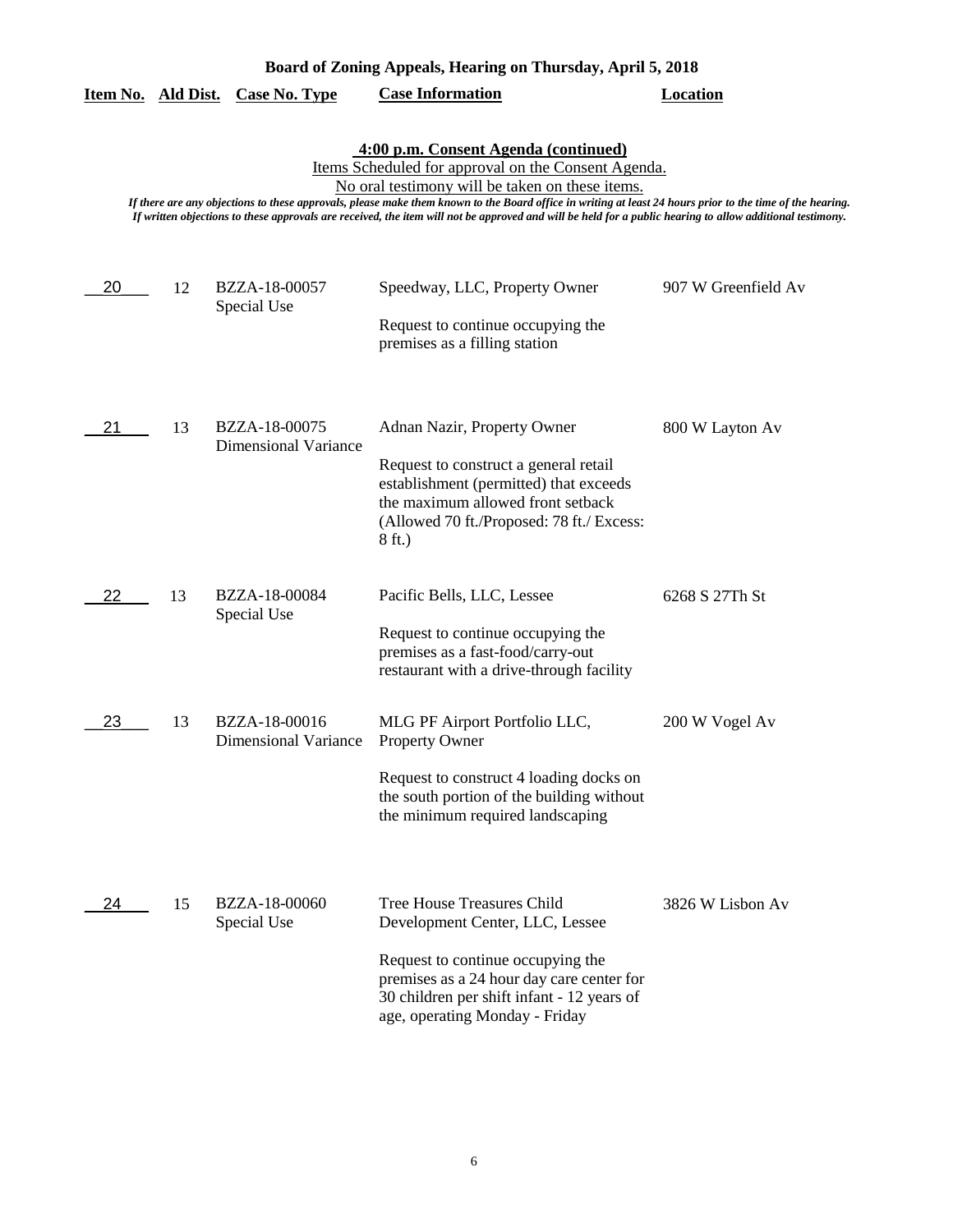| Board of Zoning Appeals, Hearing on Thursday, April 5, 2018 |                                                                                                                                                                                                                                                                                                                                                                                                                                                                          |                               |                                                                                                                                                                                                                                |                   |  |  |  |
|-------------------------------------------------------------|--------------------------------------------------------------------------------------------------------------------------------------------------------------------------------------------------------------------------------------------------------------------------------------------------------------------------------------------------------------------------------------------------------------------------------------------------------------------------|-------------------------------|--------------------------------------------------------------------------------------------------------------------------------------------------------------------------------------------------------------------------------|-------------------|--|--|--|
| Item No. Ald Dist.                                          |                                                                                                                                                                                                                                                                                                                                                                                                                                                                          | <b>Case No. Type</b>          | <b>Case Information</b>                                                                                                                                                                                                        | <b>Location</b>   |  |  |  |
|                                                             | 4:00 p.m. Consent Agenda (continued)<br>Items Scheduled for approval on the Consent Agenda.<br>No oral testimony will be taken on these items.<br>If there are any objections to these approvals, please make them known to the Board office in writing at least 24 hours prior to the time of the hearing.<br>If written objections to these approvals are received, the item will not be approved and will be held for a public hearing to allow additional testimony. |                               |                                                                                                                                                                                                                                |                   |  |  |  |
| 25                                                          | 15                                                                                                                                                                                                                                                                                                                                                                                                                                                                       | BZZA-18-00047<br>Special Use  | Myndful Teaching CC Services, LLC,<br>Lessee<br>Request to continue occupying the<br>premises as a day care center for 37<br>children per shift infant - 12 years of age,<br>operating Monday - Sunday 6:00<br>a.m. - midnight | 1801 N 12Th St    |  |  |  |
| 26                                                          | 1                                                                                                                                                                                                                                                                                                                                                                                                                                                                        | BZZA-18-00005<br>Use Variance | O'Byrne Group LLC, Property Owner<br>Request to continue occupying the<br>premises as a laundromat                                                                                                                             | 5250 N Sherman Bl |  |  |  |
| 27                                                          | 1                                                                                                                                                                                                                                                                                                                                                                                                                                                                        | BZZA-18-00036<br>Special Use  | Word of Grace Fellowship, Inc.,<br>Property Owner<br>Request to continue occupying the<br>premises as a religious assembly hall                                                                                                | 4949 W Villard Av |  |  |  |

#### **4:15 p.m. Public Hearings.**

Please note that each item scheduled for a public hearing has been scheduled for approximately five to ten minutes. If an item takes longer than its allotted time, the item may be adjourned to the next available hearing date.

| - 28 | BZZA-18-00032<br>Special Use | Justice Automotive, Inc., Lessee                                                | 6027 W Villard Av |
|------|------------------------------|---------------------------------------------------------------------------------|-------------------|
|      |                              | Request to continue occupying the<br>premises as a motor vehicle sales facility |                   |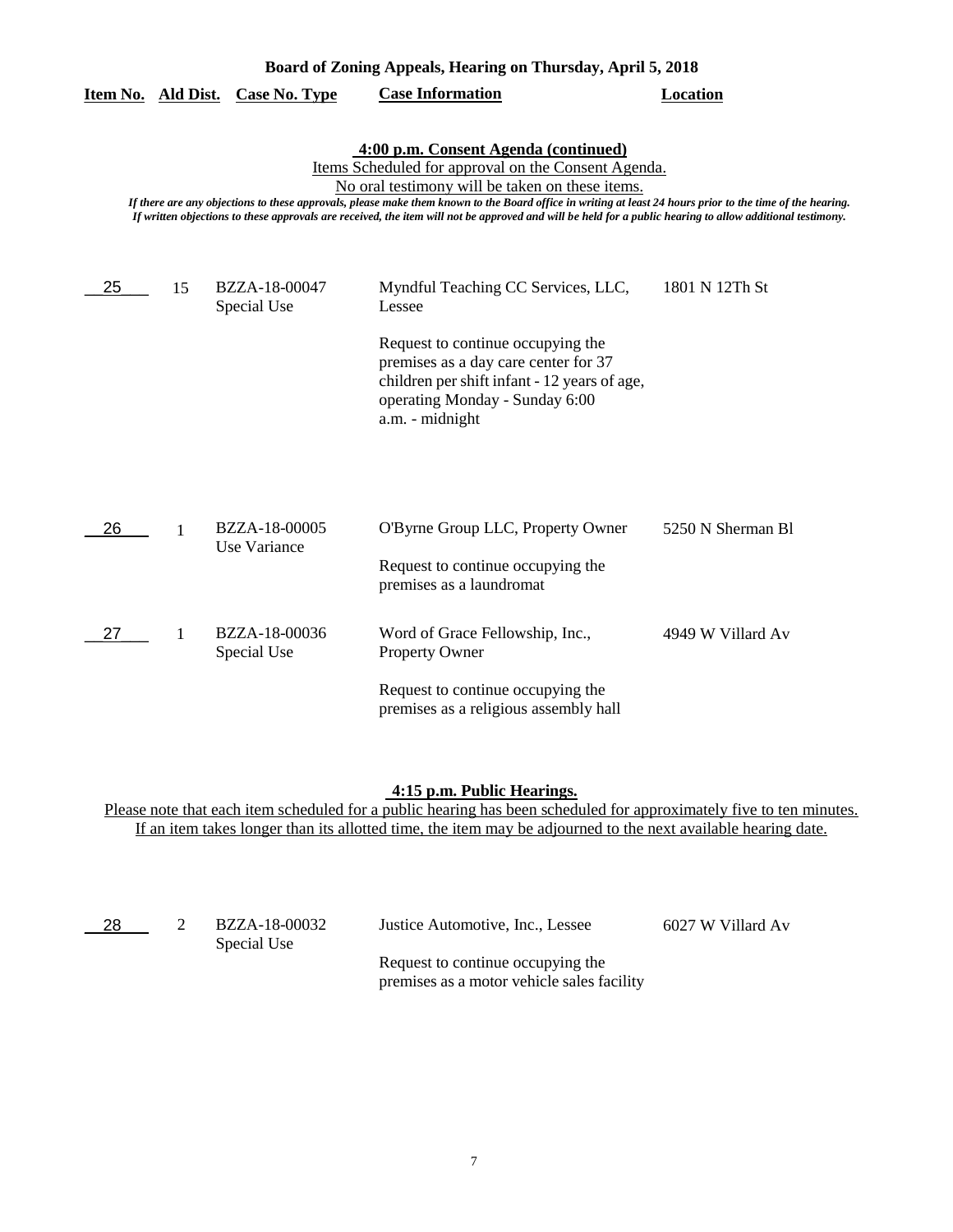| Board of Zoning Appeals, Hearing on Thursday, April 5, 2018 |                |                                              |                                                                                                                                                                                                                                                                                                                            |                    |  |
|-------------------------------------------------------------|----------------|----------------------------------------------|----------------------------------------------------------------------------------------------------------------------------------------------------------------------------------------------------------------------------------------------------------------------------------------------------------------------------|--------------------|--|
| Item No. Ald Dist.                                          |                | <b>Case No. Type</b>                         | <b>Case Information</b>                                                                                                                                                                                                                                                                                                    | <b>Location</b>    |  |
|                                                             |                |                                              | 4:15 p.m. Public Hearings (continued)<br>Please note that each item scheduled for a public hearing has been scheduled for approximately five to ten minutes.<br>If an item takes longer than its allotted time, the item may be adjourned to the next available hearing date.                                              |                    |  |
| 29                                                          | $\overline{2}$ | BZZA-18-00010<br>Special Use                 | Grateful Girls, Inc., Lessee<br>Request to continue occupying the<br>premises as a group home for 8<br>occupants                                                                                                                                                                                                           | 9511 W Beckett Av  |  |
| 30                                                          | $\overline{2}$ | BZZA-18-00044<br>Use Variance                | Midwest Events Services, LLC, Lessee<br>Request to occupy a portion of the<br>premises as an assembly hall                                                                                                                                                                                                                 | 6625 W Mill Rd     |  |
| 31                                                          | 3              | BZZA-18-00039<br><b>Dimensional Variance</b> | Abraham & Gittel Kramer, Property<br>Owner<br>Request to install an air conditioner<br>condensing unit in the side setback of a<br>lot where the adjacent dwelling does not<br>meet the required distance from the lot<br>line (Required: 15 ft. / Proposed 10 ft. /<br>Shortage 5 ft.)                                    | 3320 N Shepard Av  |  |
| 32                                                          | $\overline{4}$ | BZZA-17-00452<br>Special Use                 | Tracy Muhammad, Property Owner<br>Request to occupy the premises as a<br>group home for 6 occupants                                                                                                                                                                                                                        | 2426 W Highland Av |  |
| 33                                                          | 5              | BZZA-18-00040<br>Special Use                 | <b>Stark Pavement Corporation, Lessee</b><br>Request to continue occupying the<br>premises as a processing or recycling of<br>mined materials (concrete crushing<br>facility which includes stock piling of<br>reclaimed road building materials in<br>conjunction with crushing operation $\&$<br>hot asphalt production) | 11802 W Hampton Av |  |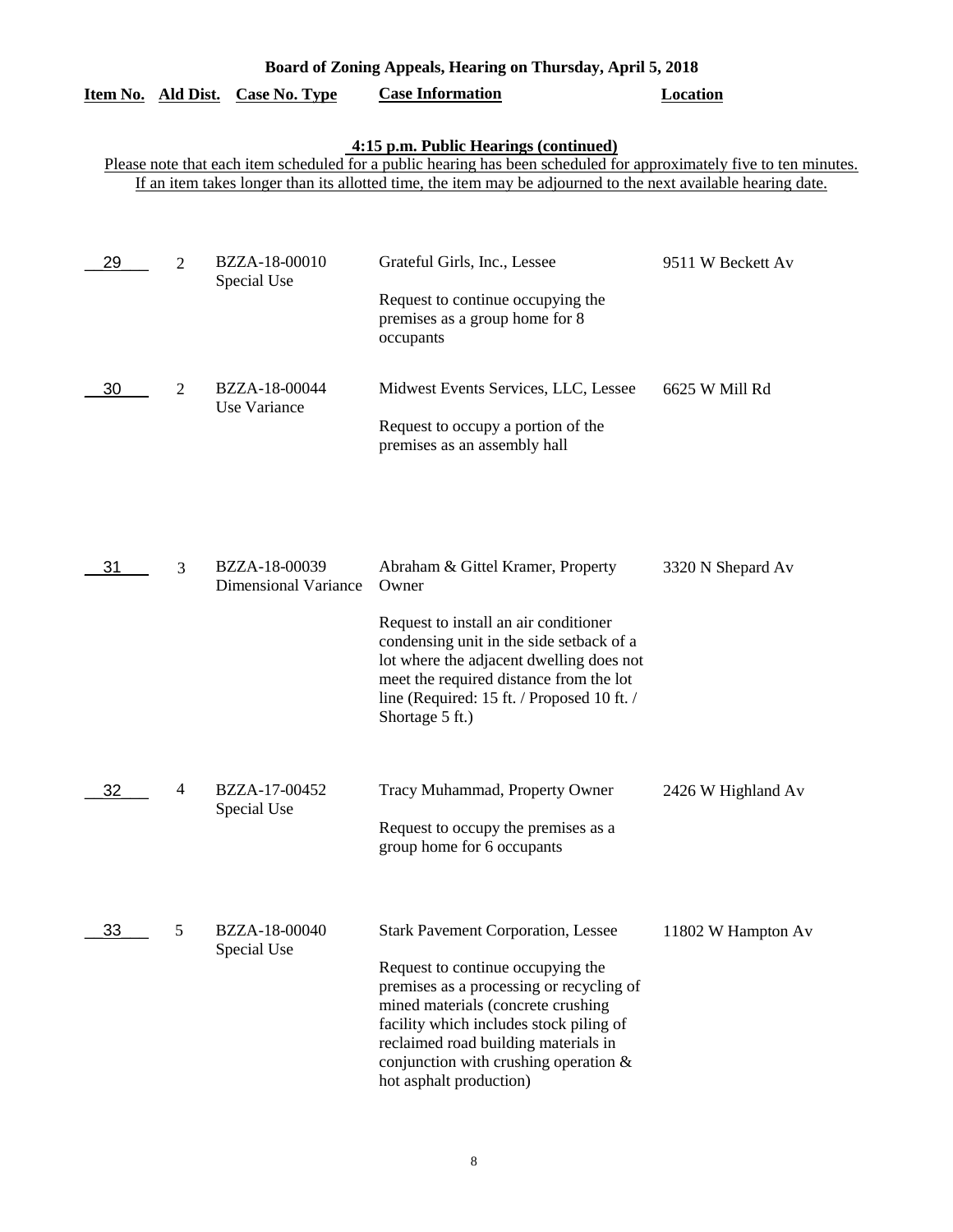|    |        |                                                              | 5:15 p.m. Public Hearings.<br>Please note that each item scheduled for a public hearing has been scheduled for approximately five to ten minutes.<br>If an item takes longer than its allotted time, the item may be adjourned to the next available hearing date.                                                          |                   |
|----|--------|--------------------------------------------------------------|-----------------------------------------------------------------------------------------------------------------------------------------------------------------------------------------------------------------------------------------------------------------------------------------------------------------------------|-------------------|
| 34 | 6      | BZZA-17-00484<br>Special Use,<br><b>Dimensional Variance</b> | Parminder Sekhon, Property Owner<br>Request to add a heavy motor vehicle<br>rental facility without the minimum<br>required landscaping to an existing<br>general retail establishment                                                                                                                                      | 233 W Center St   |
| 35 | 6      | BZZA-18-00007<br>Special Use                                 | Migdalia Cucuta, Lessee<br>Request to continue occupying the<br>premises as a light motor vehicle repair<br>facility and body shop                                                                                                                                                                                          | 3345 N Booth St   |
| 36 | 6      | BZZA-17-00494<br>Special Use                                 | Cheryl Meeks, Lessee<br>Request to occupy the premises as a<br>social service facility and general office                                                                                                                                                                                                                   | 642 W Garfield Av |
| 37 | $\tau$ | BZZA-18-00063<br><b>Dimensional Variance</b>                 | Strong Blocks Milwaukee II, LLC,<br><b>Property Owner</b><br>Request to construct a vertical building<br>addition that does not meet the minimum<br>rear setback requirement for an interior<br>lot (Required: 25 ft./ Proposed: 0 ft./<br>Shortage: 25 ft.)                                                                | 4813 W Medford Av |
| 38 | 9      | BZZA-18-00054<br>Special Use                                 | Faith Child Care Center, Prospective<br><b>Buyer</b><br>Request to add a day care center for 20<br>children per shift infant to 12 years of<br>age, operating Monday - Friday 6:00<br>a.m. to 6:00 p.m. to the existing<br>Board-approved religious assembly,<br>second-hand sales facility, and social<br>service facility | 6151 N Sherman Bl |

**Board of Zoning Appeals, Hearing on Thursday, April 5, 2018** 

**Item No. Ald Dist. Case No. Type Case Information Location**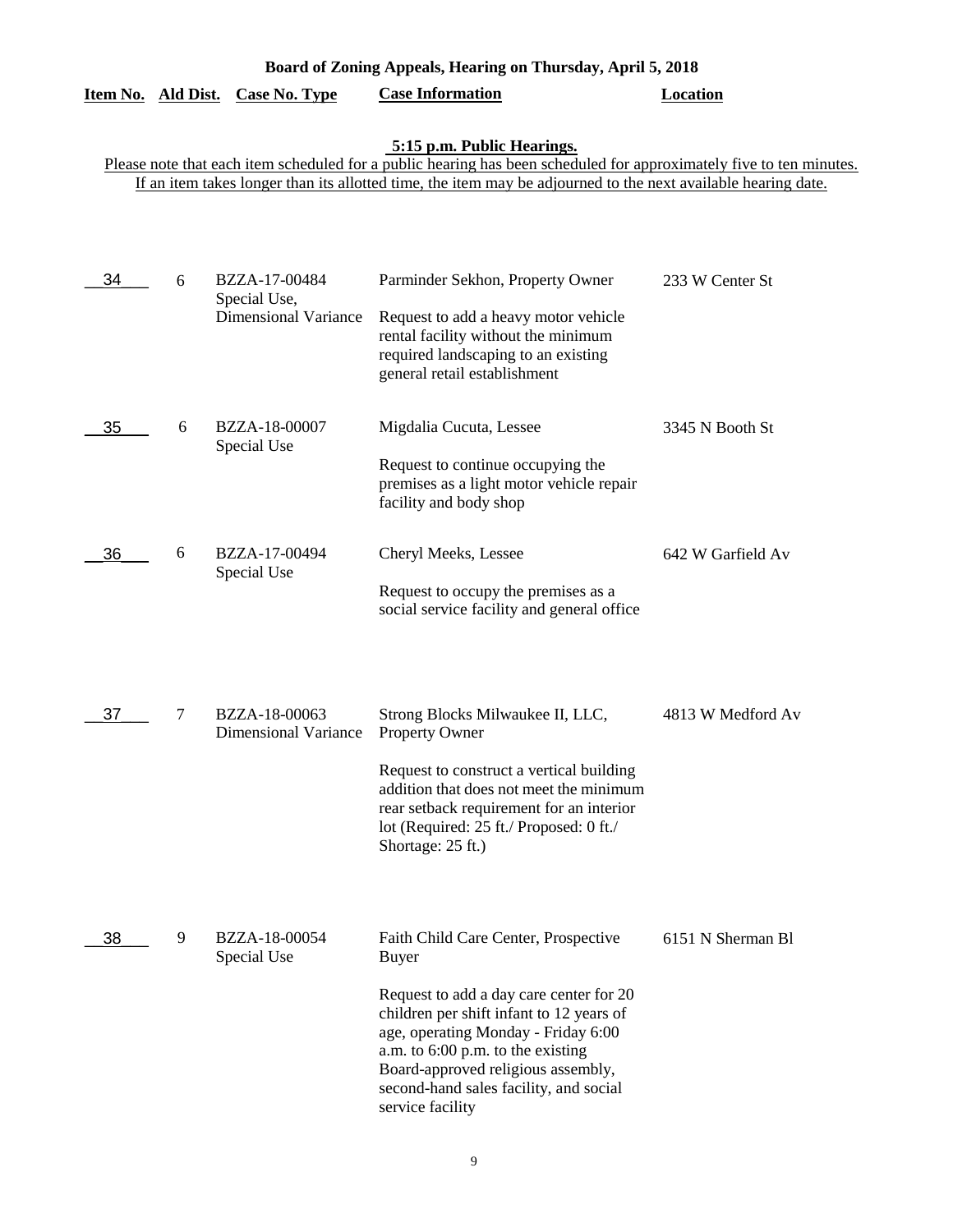| Board of Zoning Appeals, Hearing on Thursday, April 5, 2018 |  |                                  |                         |          |  |  |
|-------------------------------------------------------------|--|----------------------------------|-------------------------|----------|--|--|
|                                                             |  | Item No. Ald Dist. Case No. Type | <b>Case Information</b> | Location |  |  |

#### **5:15 p.m. Public Hearings (continued)**

Please note that each item scheduled for a public hearing has been scheduled for approximately five to ten minutes. If an item takes longer than its allotted time, the item may be adjourned to the next available hearing date.

| 39 | 10 | BZZA-18-00056<br><b>Dimensional Variance</b> | Stephen Kokalis, Property Owner                                      | 4707 W Woodlawn Ct |
|----|----|----------------------------------------------|----------------------------------------------------------------------|--------------------|
|    |    |                                              | Request to allow a 7ft. ornamental metal<br>fence in the front yard  |                    |
|    |    |                                              |                                                                      |                    |
| 40 | 11 | BZZA-17-00413<br>Use Variance                | Matthew Mehring, Prospective Buyer                                   | 6801 W Morgan Av   |
|    |    |                                              | Request to occupy the premises as a<br>self-service storage facility |                    |
| 41 | 11 | BZZA-18-00035<br>Use Variance                | La Cena, LLC, Property Owner                                         | 3422 S 68Th St     |
|    |    |                                              | Request to occupy the premises as a<br>catering service              |                    |

## **6:15 p.m. Public Hearings.**

Please note that each item scheduled for a public hearing has been scheduled for approximately five to ten minutes. If an item takes longer than its allotted time, the item may be adjourned to the next available hearing date.

| 42 | 13 | BZZA-17-00463<br>Dimensional Variance | St. Veronica Congregation, Property<br>Owner                                                                                                                       | 4001 S Whitnall Av    |
|----|----|---------------------------------------|--------------------------------------------------------------------------------------------------------------------------------------------------------------------|-----------------------|
|    |    |                                       | Request to erect a freestanding sign that<br>exceeds the maximum allowed display<br>area (Allowed 18 sq. ft./ Proposed 24 sq.<br>ft./ Excess $6$ sq. ft.)          |                       |
| 43 | 14 | BZZA-18-00046<br>Special Use          | Radbat LLC dba Little Duck Kitchen &<br>Catering, Lessee                                                                                                           | 2301 S Howell Av      |
|    |    |                                       | Request to occupy the premises as an<br>assembly hall                                                                                                              |                       |
| 44 | 15 | BZZA-17-00450<br>Special Use          | Dalanda Young, Lessee                                                                                                                                              | 2347 W Fond Du Lac Av |
|    |    |                                       | Request to occupy the premises as a day<br>care center for 65 children per shift<br>infant to 12 years of age, operating<br>Monday - Saturday 5:00 a.m. - midnight |                       |